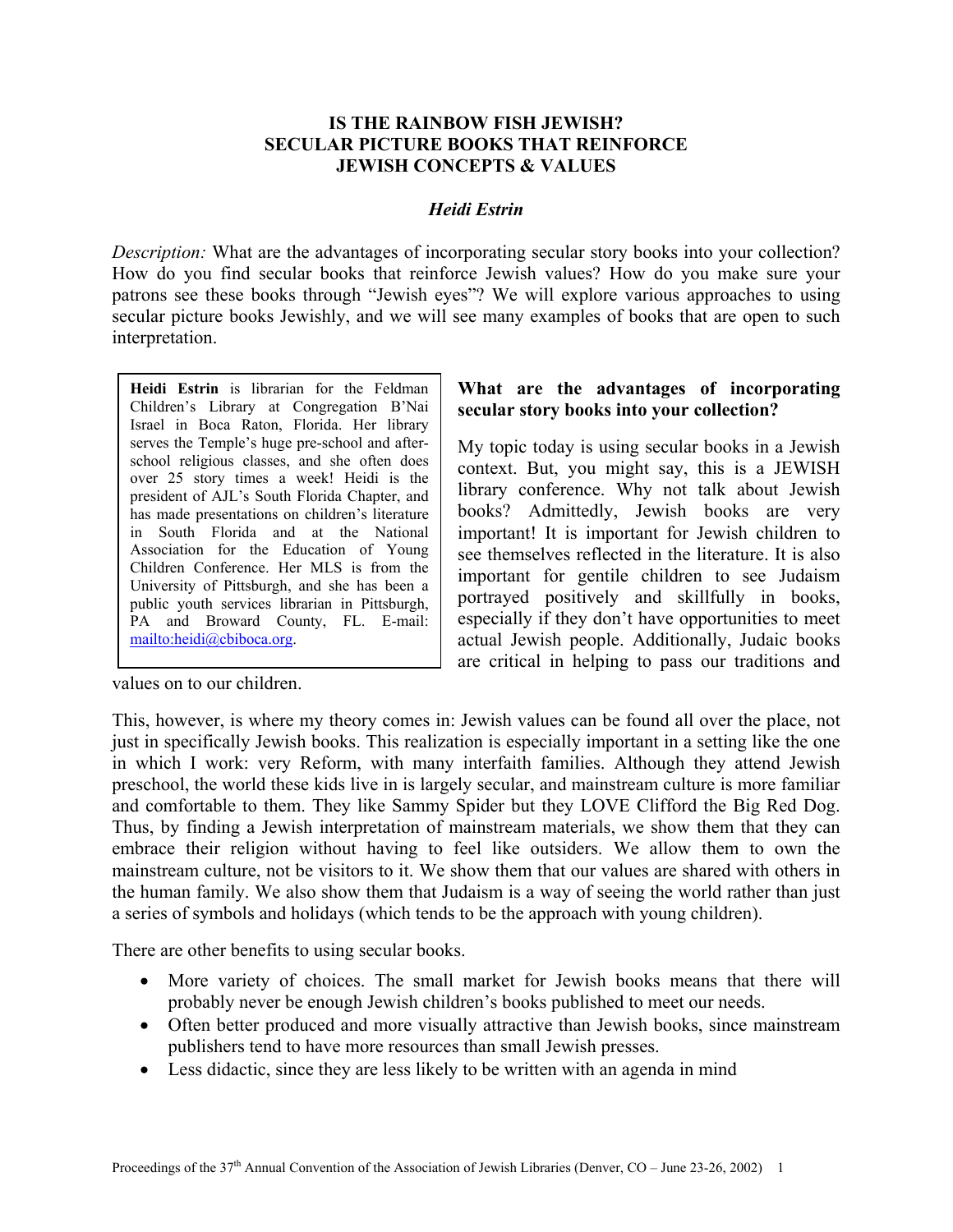The most obvious approach to finding the Jewish core in a secular book is to look for Jewish attitudes and actions among the characters. *The Giving Tree* by Shel Silverstein is the classic example. Although it has no specifically Jewish content, this book can be found in temple libraries and Hebrew schools across the country. What is so Jewish about it? The tree, who gives of herself to the boy she loves, is the embodiment of mitzvah. Looking for mitzvot is a broad but useful tool for identifying Jewish values in secular stories.

My initial approach was to treat the term *mitzvah* as the equivalent of good deed, and I found many secular stories about kindly, helpful characters who "do a mitzvah." The Rainbow Fish learns to be generous, the Little Engine helps pull the train over the mountain, and those who gather to pull up the Enormous Turnip cooperate admirably. The world of secular picture books offers many, many compelling examples of good deeds, of "being nice," far more numerous than what is available among Jewish titles.

I have found, however, that when I ask young children to think of ways to "be nice" they start coming up with a list of DON'Ts – "don't punch" "don't hit" "don't push." I wanted to give them a list of DO's. So I turned to a more in-depth definition of mitzvot to find examples of specific ways to "be nice."

My approach to sharing Jewish values with children was influenced by education expert Marilyn Gootman. Dr. Gootman was the keynote speaker at our local Jewish Early Childhood conference in Palm Beach County a few years ago (October, 2000). Her presentation was called "Fostering Developmentally Appropriate Jewish Classrooms" and she discussed ways to create a caring community by giving kids a vocabulary for "social competence." By labeling common classroom behaviors in Jewish terms we help them learn the subtle variations encompassed within "being nice." Thus my approach, like hers, is to go beyond the mitzvah=good deed equation, and to seek out examples of specific acts of respect, compassion, peace, hospitality, and so on.

## **How do you identify secular books that reinforce Jewish values?**

In building a values-oriented collection, it is helpful to identify the particular values that you'd like represented in your books. Particularly useful in this regard is Chapter Two of Maxine Segal Handelman's *[Jewish Every Day](http://www.arepublish.com/BJED.html)* (A.R.E. Publishing, 2000), particularly the chart on page 26 reprinted from the Machon L'Morim B'reshit program. Machon L'Morim is a professional development program that helps preschools integrate Jewish components into their everyday programs. (For more information, see [www.machonlmorim.org/overview.html.](http://www.machonlmorim.org/overview.html)) This chapter and chart provide descriptions and Hebrew terms for a variety of kid-friendly mitzvot, and make a great starting point for a librarian trying to link mitzvot with literature.

Let's use *The Little Engine That Could* as an example. What mitzvah can you see in this story? As a Pre-K class pointed out to me, there are two: 1) the little blue engine helps the train get over the mountain and 2) the train brings food and toys to give to the girls and boys on the other side of the mountain. Using the chart, we can see that the engine's act could be described as a "Righteous Deed" or Gemilut Chasadeem. The giving away of food and toys would, of course, be Tzedakah, described as "Righteous Justice (Charity)" on the chart. Any book in which you see characters behaving kindly and helpfully can be examined in light of a resource like this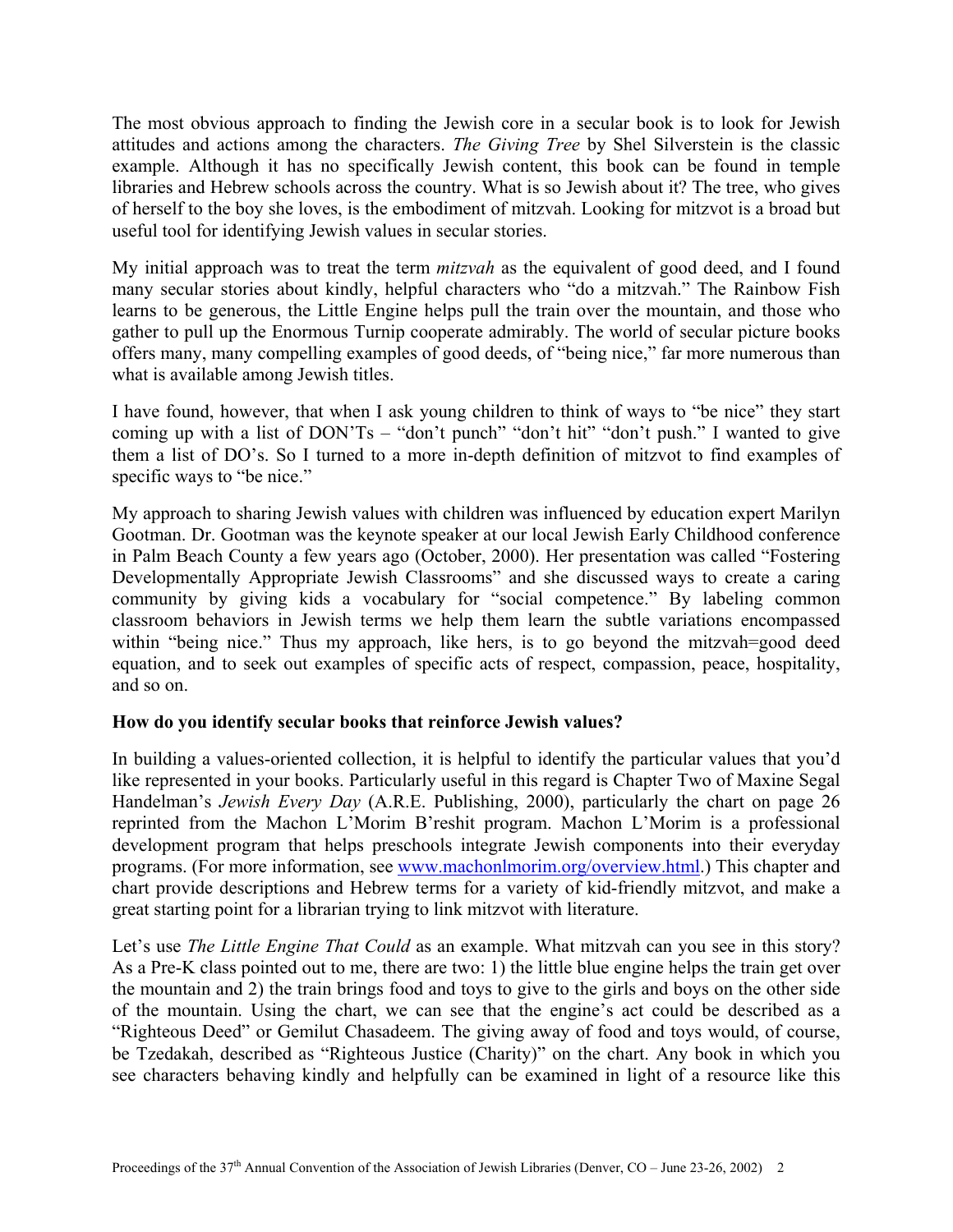chart, to identify the specific mitzvot being performed. If you already have secular story books in your library, you can create a Mitzvah Collection by simply reexamining what you've got.

What if you don't already collect secular books, but would like to buy some that support Jewish values? How do you find titles that fit this description? Translate a Jewish value into English keywords. For example, you can think about Tikkun Olam not only as "repairing the world" but also relate it to the terms "environment" "nature" "recycling" "pollution" "gardening" "cleaning up" and "Earth Day." Try plugging some of those terms into a search on Amazon.com or other literary databases. You'll be given relevant suggestions such as Dr. Seuss's *The Lorax*, Graeme Base's *The Water Hole*, and Lynne Cherry's *The Great Kapok Tree*.

Bibliographies can be helpful, although there are few that directly address Jewish values within secular works. A useful AJL publication is Hazel Karp and Rita Frischer's "Literature as a Means of Teaching Values to Children," from their 1999 convention session. There are several mitzvah and values bibliographies available from the AJL Bibliography Bank. However, by once again translating the values into secular terms, we can find a wide variety of bibliographies on "Values" and "Character Education" that address issues such as Responsibility, Honesty, Courage, Tolerance, and so on. Many of these are easily available on the Internet.

Now, before we discuss specific examples of books that represent some of these mitzvot, I'd like to talk about ways that you can promote secular books in your Judaic library.

## **How do you make sure your patrons see these books through "Jewish eyes"?**

There are various ways that secular books can be used to reinforce Jewish themes, and I will admit that I have not yet tried all of the methods I will name. That does not, I believe, invalidate the ideas. Different library situations will call for different approaches. My main goal is to make you aware of some of the possibilities.

If you have a secular collection, you might choose to promote the books by mitzvah though booktalks to teachers and parents, or through bibliographies or newsletter articles. You might even choose to label or shelve books by mitzvah. If your collection is strictly Judaic you might add secular books to the collection under your mitzvah section (Elazar 136.7 and Weine 256).

Specific values can be used as storytime themes. For example, a great storytime on the concept of shalom would be easy to do. By using variations on the concept of peace, you can use stories on "peace and quiet" (*Peace at Last* by Jill Murphy) and on "not fighting" (*I'm Not Going to Chase the Cat Today* by Jessica Harper). You can mix secular and Judaic tales by adding one of the many versions of the "crowded house" story (*It Could Always Be Worse* by Margot Zemach, *Too Much Noise* by Ann McGovern, etc.) You could even play noisy/quiet games. By the end of the session, the children would have a clearer concept of what is meant by "Shalom."

A more subtle approach, but one that could be used more frequently, is to find the Jewish values present in secular themes. For instance, when reading about Community Helpers, you can point out the mitzvot being performed in various jobs: vets are kind to animals (tza'ar ba'alay chayim), doctors visit the sick (bikur choleem), bakers feed the hungry (ma'achil re'ayvim). You can tie seasonal themes to Jewish themes: winter can be related to the need to care for the homeless, spring can be related to spring cleaning/Earth Day/tikkun olam. A nice extension would be to help the children take action and perform some of the mitzvot being read about. For instance, a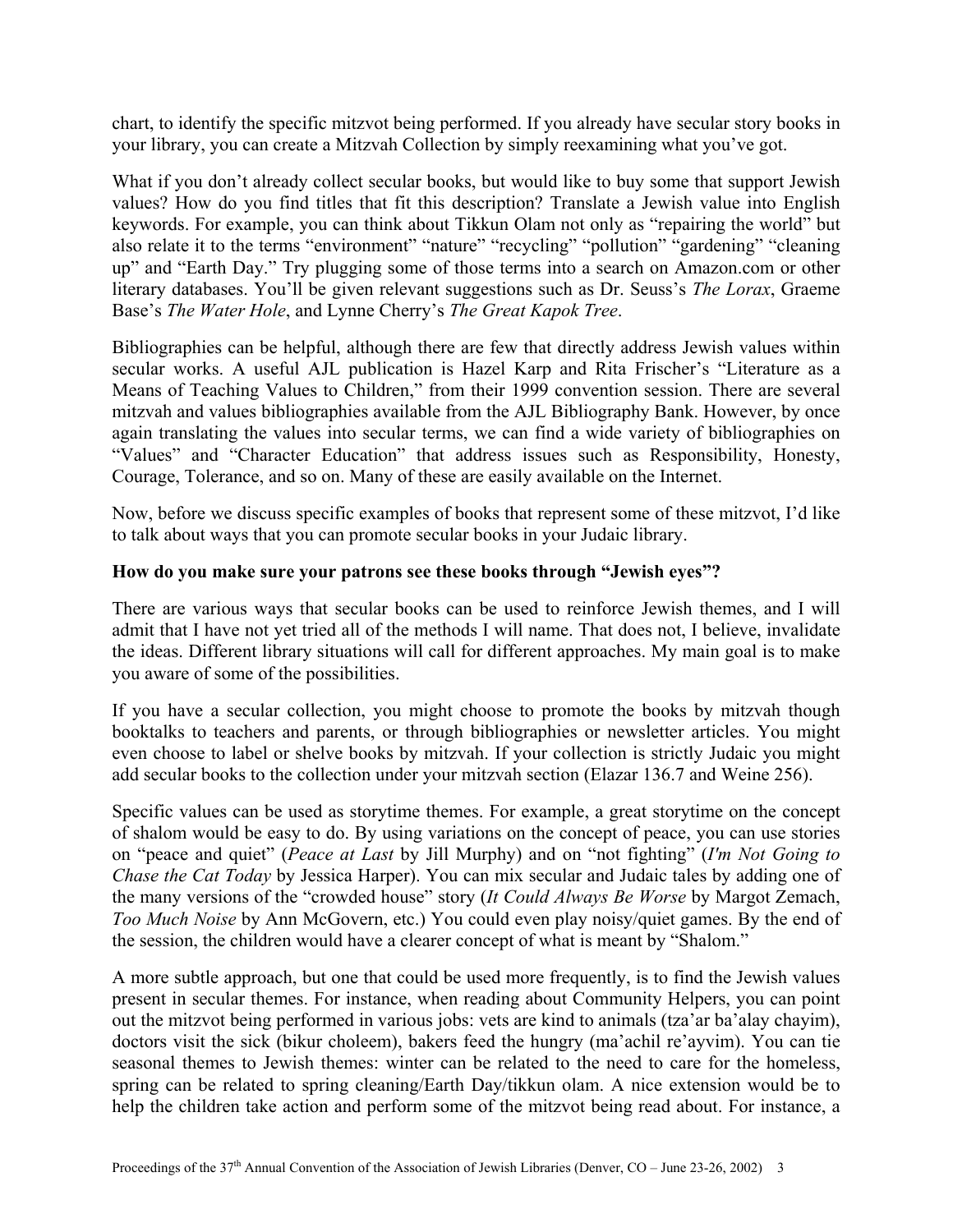theme about animals ties in nicely with the local zoo's adopt-a-critter program or with the pet shelter's collection of dog chow and blankets.

Once you've gotten the children familiar with the mitzvah concept, you can ask them to watch for mitzvot in the books they encounter. An idea I've had on the back burner for a while is the



awarding of a Mitzvah Medal to books identified by the children as deserving recognition. Ask the children to stop you when they see a mitzvah happening in the books you read together. If the group decides that the characters are acting like "menschen" you can place a Mitzvah Medal sticker, easily made on your computer, on the cover. You can invite teachers to do the same in their classrooms, and even offer the stickers to parents so that their children can identify mitzvot in their household storybooks. Not

only does this provide an opportunity for deeper discussion as you are reading, but it gives you the chance to "pay it forward." The next time someone pulls that book off the shelf and sees the Mitzvah Medal, their Jewish consciousness is automatically raised, as they will be watching for the "hidden mitzvah" as they read. The example seen here was created on Microsoft Publisher and printed onto round Avery labels for use at Congregation B'nai Israel in Boca Raton, FL.

Secular books can also be helpful in fleshing out Jewish holiday storytimes. In this case, instead of looking for a core mitzvah, we look for the child's-eye-view of the holiday as our guide. Children do not think of Yom Kippur as the "Day of Atonement," but they can understand the idea of forgiveness and trying to fix mistakes. Stories such as *Mama, Do You Love Me?* by Barbara Joose and *No, David* by David Shannon work very well in this context. Sukkot, the harvest festival, is a nice time to read about fruits and vegetables and about the little houses (sukkahs) they decorate. The party atmosphere of Purim lends itself to tales of celebration and of craziness. Lag B'Omer is the perfect time for picnic stories. Shavuot is a great time to explore some of the commandments with stories about honoring parents, or about being happy with what you have.

When secular books are used in the context of Jewish learning and discussion, and are mixed in with Judaic books about these holidays, you can remain on-target with your holiday storytimes without having to read Sammy Spider over and over!

Specific examples of secular/Jewish books and online booklists are available on related handouts, or on the South Florida AJL web page at [www.angelfire.com/fl/ajl.](http://www.angelfire.com/fl/ajl)

For more information, please contact Heidi Estrin, Librarian, Congregation B'nai Israel, 2200 Yamato Road, Boca Raton, FL 33431, (561) 241-8118 ext. 206, Fax (561) 241-1701, e-mail heidi@cbiboca.org.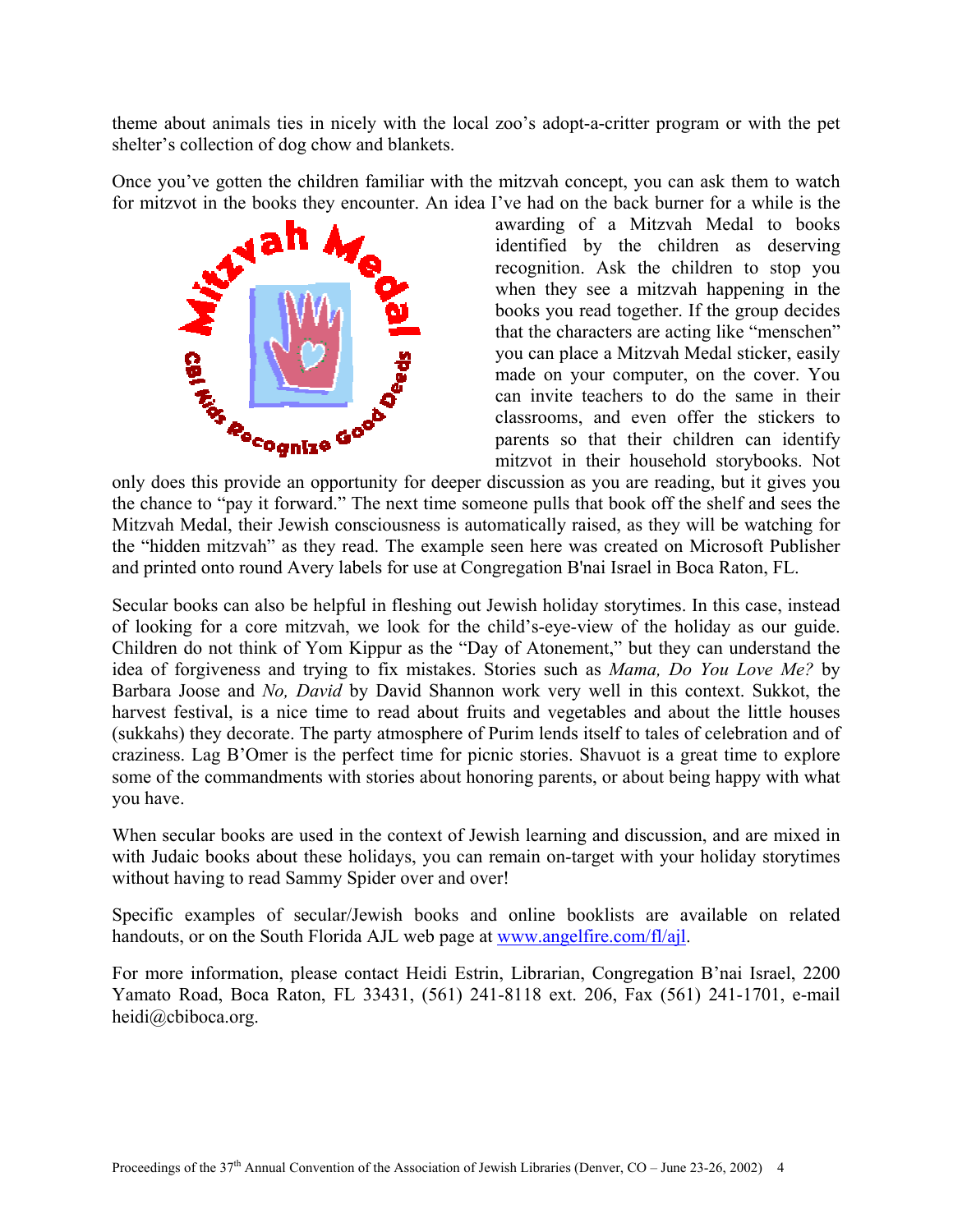## **HANDOUTS**

## **Character Education Bibliographies Online**

About.com's Children's Books Section: [childrensbooks.about.com/cs/valuescharacter/](http://childrensbooks.about.com/cs/valuescharacter/)  TeachingValues.com: [www.teachingvalues.com/childrensbooks.html](http://www.teachingvalues.com/childrensbooks.html) 

Action Alliance for Children: [www.4children.org/books.htm](http://www.4children.org/books.htm) 

Character Counts!: [www.charactercounts.org/booklist1.htm](http://www.charactercounts.org/booklist1.htm) 

Jane Addams Children's Book Award (books that promote peace, social justice, and world community): [www.soemadison.wisc.edu/ccbc/addams/list.htm](http://www.soemadison.wisc.edu/ccbc/addams/list.htm) 

The Christopher Award (books "which affirm the highest values of the human spirit"): [www.ucalgary.ca/~dkbrown/christopher.html](http://www.ucalgary.ca/~dkbrown/christopher.html)

Alibris Used & Rare Books – click on Values on the right-hand menu: [www.alibris.com/subjects/childrens/fiction-home.cfm](http://www.alibris.com/subjects/childrens/fiction-home.cfm) 

Education World article "18 books for teaching about character across the grades": [www.education-world.com/a\\_curr/curr281.shtml](http://www.education-world.com/a_curr/curr281.shtml) 

Utah State Office of Education Character Education program: [www.uensd.org/USOE\\_Pages/Char\\_ed/resc/bib1-6.html](http://www.uensd.org/USOE_Pages/Char_ed/resc/bib1-6.html) 

Utah State Office of Education Character Building Booklist: [www.usoe.k12.ut.us/curr/char\\_ed/stories/books.html](http://www.usoe.k12.ut.us/curr/char_ed/stories/books.html) 

Scholastic article "Character Education by the Book": [teacher.scholastic.com/professional/todayschild/charactered.htm](http://teacher.scholastic.com/professional/todayschild/charactered.htm) 

Teachers.net Character Education Literature List: [teachers.net/lessons/posts/1155.html](http://teachers.net/lessons/posts/1155.html) 

Calvert County, MD Public Schools, linked booklists under each value: [www.calvertnet.k12.md.us/instruct/characterdev.shtml](http://www.calvertnet.k12.md.us/instruct/characterdev.shtml) 

Michigan State University Extension "Character Development and Education Bibliography": [www.msue.msu.edu/msue/cyf/youth/ccbiblio.html](http://www.msue.msu.edu/msue/cyf/youth/ccbiblio.html) 

## *Tikkun Olam*  **Repairing the World**

The Earth and I by Frank Asch Common Ground by Molly Bang Earth Sky Wet Dry by Durga Bernhard One Child by Christopher Cheng The Great Kapok Tree by Lynne Cherry The Earth is Good by Michael deMunn Brother Eagle, Sister Sky by Susan Jeffers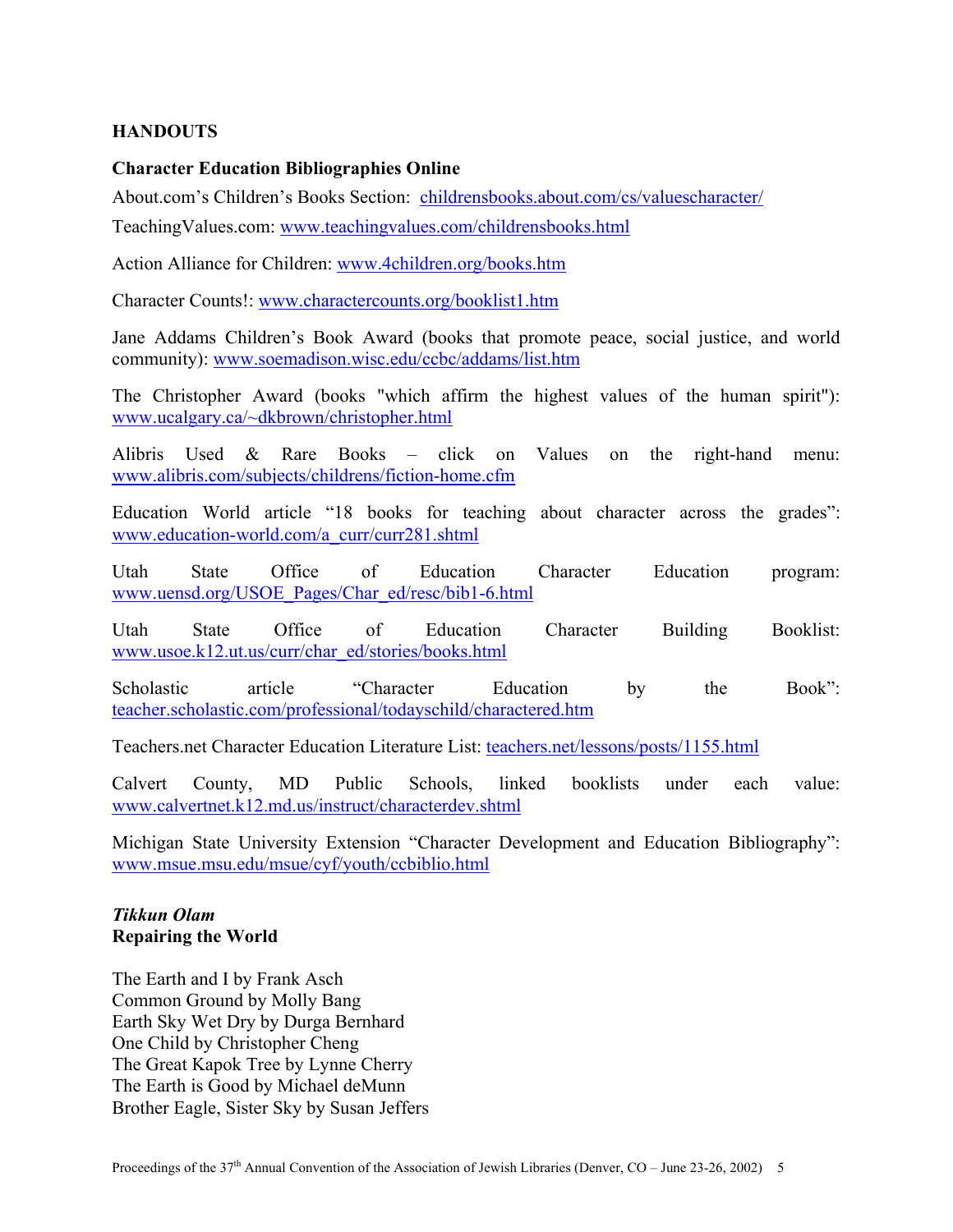Home Sweet Home by Jean Marzollo I Love You Sun by Karen Pandell Our Earth by Ann Rockwell Each Living Thing by Joanne Ryder

### *Hachnasat Orchim*  **Welcoming Guests**

Loudmouth George and the New Neighbors by Nancy Carlson May I Bring a Friend? by Beatrice Schenck de Regniers This is the Bread I Baked for Ned by Crescent Dragonwagon Sitting Down to Eat by Bill Harley Just a Little Different by Mercer Mayer Tomas and the Library Lady by Pat Mora The Relatives Came by Cynthia Rylant Company's Coming by Arthur Yorinks

# *Shalom*

**Peace** 

Mean Soup by Betsy Everitt And to Think that We Thought that We'd Never Be Friends by Mary Ann Hoberman From a Distance by Julie Gold Ferdinand by Munro Leaf How Humans Make Friends by Loreen Leedy Tusk Tusk by David McKee Mole Music by David McPhail Loving by Ann Morris One Light, One Sun by Raffi

## *Tzedakah*  **Righteousness/Charity**

The Berenstain Bears Think of Those in Need by Jan & Stan Berenstain Uncle Willie and the Soup Kitchen by Dyanne Desalvo-Ryan Glenna's Seeds by Nancy Edwards Stone Soup by Heather Forrest Giving by Shirley Hughes Tico & the Golden Wings by Leo Lionni The Best Night Out with Dad by Lisa McCourt The Braids Girl by Lisa McCourt

*Tza'ar Ba'alay Chayim*  **Kindness to Animals** 

I Love You Mouse by John Graham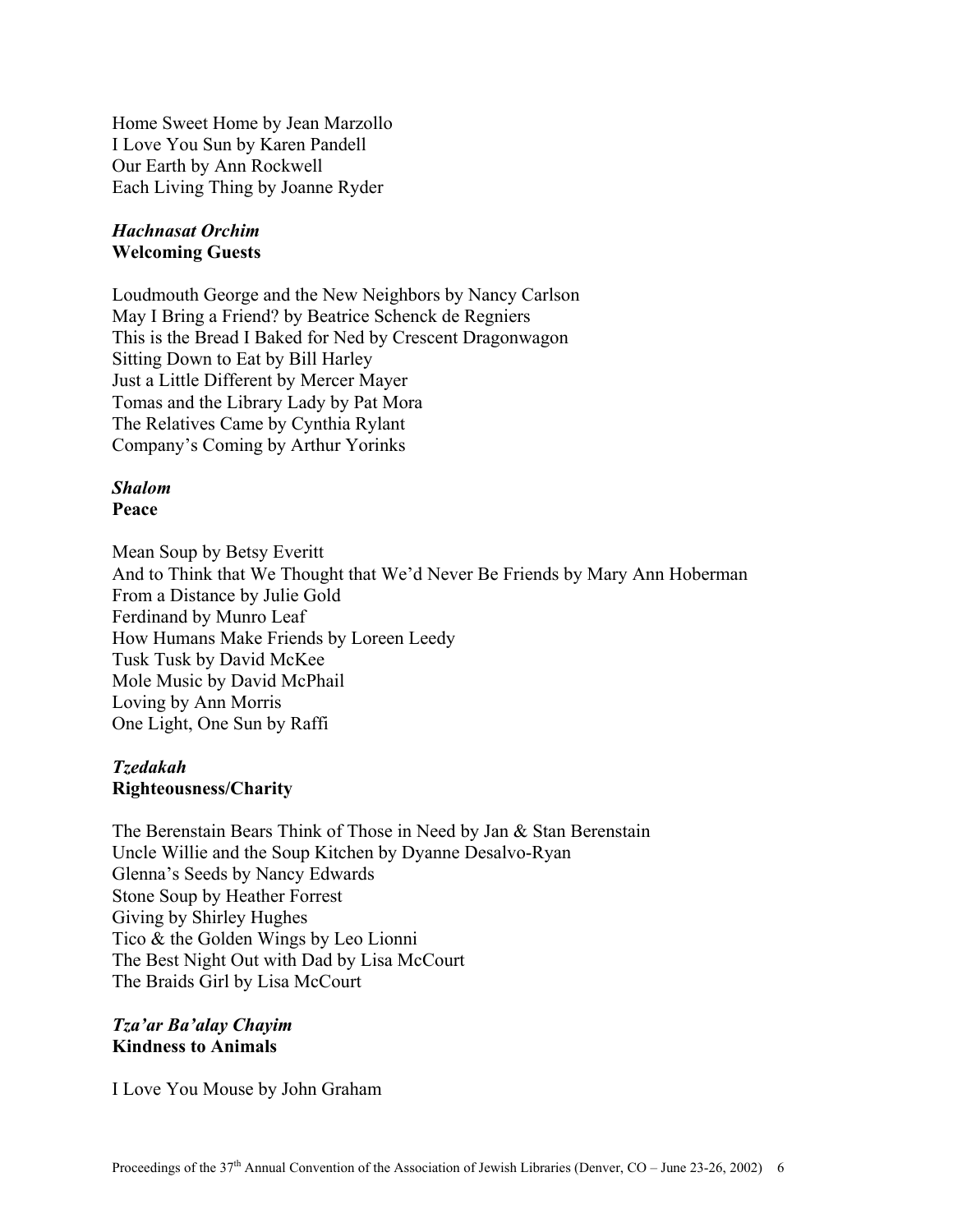My Dog Rosie by Isabelle Harper Puppy Love by Dick King-Smith Mr. Putter and Tabby Pour the Tea by Cynthia Rylant The Stray Dog by Marc Simont The Big Storm by Rhea Tregebov A Lion Named Shirley Williamson by Bernard Waber We Love Them by Martin Waddell Hunter and His Dog by Brian Wildsmith

## *Bikur Choleem*  **Visiting the Sick**

Farm Flu by Teresa Bateman Dr. Duck by H.M. Ehrlich A Visit from Dr. Katz by Ursula LeGuin Tucking Mommy In by Morag Loh Sick Day by Patricia MacLachlan Red Riding Hood by James Marshall Miss Bindergarten Stays Home From Kindergarten by Joseph Slate Feel Better, Ernest! by Gabrielle Vincent Sammy and the Robots by Ian Whybrow

## *Talmud Torah*  **Love of Learning**

Wolf! By Becky Bloom More Than Anything Else by Marie Bradby The Wednesday Surprise by Eve Bunting The Art Lesson by Tomie dePaola The Day of Ahmed's Secret by Florence Parry Heide School by Emily Arnold McCully Thank You Mr. Falker by Patricia Polacco Hooray for Diffendoofer Day! by Dr. Seuss Beverly Billingsly Borrows a Book by Alexander Stadler Morris Goes to School by B. Wiseman

# *Gemilut Chasadeem*  **Deeds of Loving Kindness**

Andy and the Lion by James Daugherty Dogger by Shirley Hughes I Like Your Buttons by Sarah Lamstein Lost! by David McPhail Because Brian Hugged His Mother by David Rice Horton Hatches the Egg by Dr. Seuss Mufaro's Beautiful Daughters by John Steptoe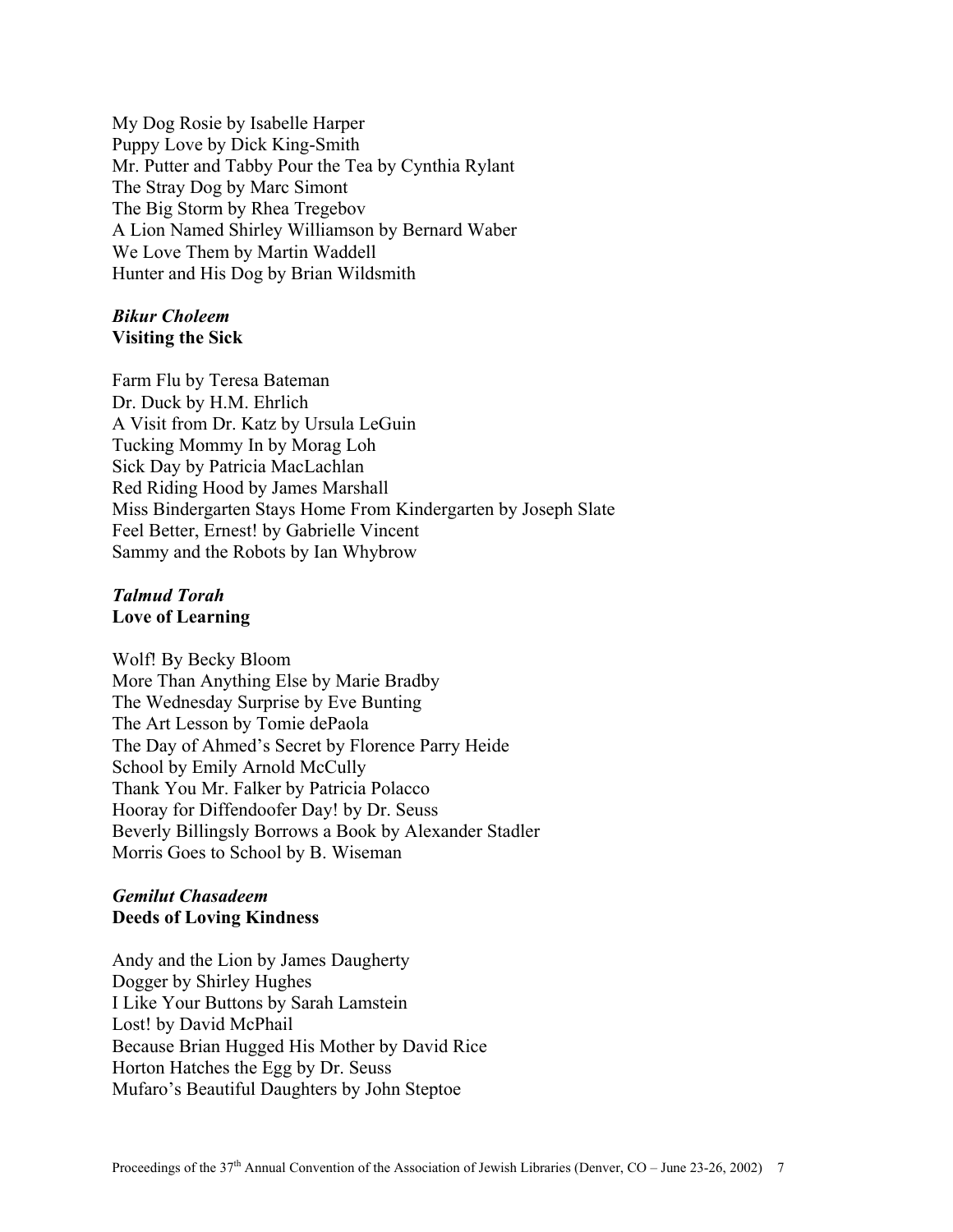Good Night, Good Knight by Shelly Thomas Do You Know What I'll Do? by Charlotte Zolotow

# *Kavod*  **Respect, Honor**

Manners by Aliki Piggybook by Anthony Browne The Sunshine Home by Eve Bunting Pass the Fritters, Critters by Cheryl Chapman The Meanest Thing to Say by Bill Cosby Metropolitan Cow by Tim Egan What Do You Say, Dear? by Sesyle Joslin This is Our House by Michael Rosen Hi! by Ann Herbert Scott Pierre by Maurice Sendak Horton Hears a Who by Dr. Seuss

# *The High Holidays*  **(Forgiveness, Fixing Mistakes)**

I'm Not Going to Chase the Cat Today by Jessica Harper Jamaica's Find by Juanita Havill Mama, Do You Love Me? by Barbara Joose Be Gentle by Virginia Miller No, David by David Shannon David Goes to School by David Shannon Let's Be Enemies by Janice May Udry The Quarreling Book by Charlotte Zolotow

## *Sukkot*  **(Fruits/Vegetables; Houses)**

What's for Lunch? By Eric Carle How Are You Peeling? By Saxton Freyman A House is a House for Me by Mary Ann Hoberman Growing Colors by Bruce McMillan We Were Tired of Living in a House by Liesel Moak Skorpen Harvest By Kris Waldherr Scarlette Beane by Karen Wallace

# *Lag B'Omer*  **(Picnic, Field Day)**

It's the Bear! By Jez Alborough Clifford's Sports Day by Norman Bridwell Norma Jean, Jumping Bean by Joanna Cole